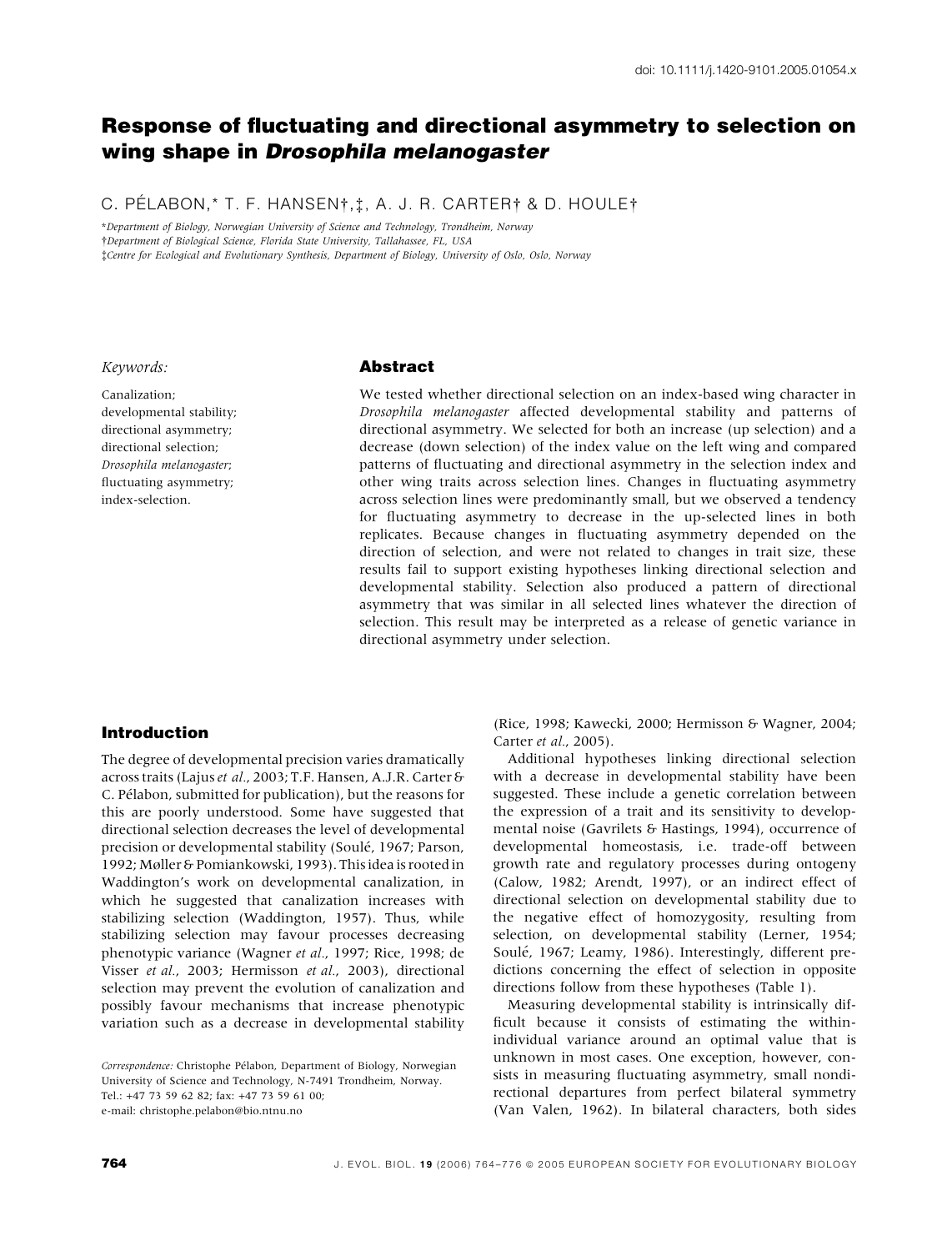|                                    | m tronomice mirroring arriving the product                                                                                                                                                                                                                                                                 |                                                                                                                                                                                                                                            |                                                                                                                                                                                                                                                                                                                                                                                                                                                                                                                                                                                                                                                                                                                                                                          |                                                              |                                            |
|------------------------------------|------------------------------------------------------------------------------------------------------------------------------------------------------------------------------------------------------------------------------------------------------------------------------------------------------------|--------------------------------------------------------------------------------------------------------------------------------------------------------------------------------------------------------------------------------------------|--------------------------------------------------------------------------------------------------------------------------------------------------------------------------------------------------------------------------------------------------------------------------------------------------------------------------------------------------------------------------------------------------------------------------------------------------------------------------------------------------------------------------------------------------------------------------------------------------------------------------------------------------------------------------------------------------------------------------------------------------------------------------|--------------------------------------------------------------|--------------------------------------------|
| Hypotheses                         | Definition/processes                                                                                                                                                                                                                                                                                       | Effect of selection in<br>opposite direction                                                                                                                                                                                               | Developmental instability<br>and trait size                                                                                                                                                                                                                                                                                                                                                                                                                                                                                                                                                                                                                                                                                                                              | Studies supporting<br>hypothesis                             | Studies contradicting<br>hypothesis        |
| Decanalization                     | trait's ability to suppress phenotypic<br>or environmental disturbances*<br>(Waddington, 1957; Scharloo,<br>1991; Wagner <i>et al.</i> , 1997)<br>Canalization: organism's or<br>variation due to genetic                                                                                                  | increase phenotypic variation.<br>expected to decrease in both<br>'wild type' should decrease<br>Any selection away from the<br>canalization and therefore<br>Developmental stability is<br>direction of selection                         | No particular relationship or<br>U-shaped relationship                                                                                                                                                                                                                                                                                                                                                                                                                                                                                                                                                                                                                                                                                                                   | and Scharloo (1991)<br>Kindred (1967)                        |                                            |
| developmental<br>Genetic-<br>model | (Gavrilets & Hastings, 1994)<br>on trait size and sensitivity to<br>Combined effect of selection<br>developmental noise                                                                                                                                                                                    | trait's sensitivity to developmental<br>noise and therefore decreases its<br>developmental stability. Selection<br>provokes the opposite effects<br>for a decreasing trait size<br>Selection for an increasing<br>trait size increases the | trait size and developmental instability,<br>but only weak phenotypic correlation<br>Positive genetic correlation between                                                                                                                                                                                                                                                                                                                                                                                                                                                                                                                                                                                                                                                | and Polak et al. (2004)§<br>Bradley (1980)†                  | Polak & Starmer (2001);                    |
| Developmental<br>homeostasis       | traits under directional selection<br>The trade-off between growth<br>rate and the ability to correct<br>in developmental stability for<br>errors due to developmental<br>noise provokes a decrease<br>(or organism size) (Calow,<br>for increasing trait size<br>1982; Arendt, 1997)                      | response for reduced trait size<br>stability only for increasing<br>Decrease in developmental<br>growth rate; opposite                                                                                                                     | Positive relationship: larger traits or fast<br>growing organisms are more unstable                                                                                                                                                                                                                                                                                                                                                                                                                                                                                                                                                                                                                                                                                      | Leamy & Atchley (1985)<br>Wardrop (2002)**<br>and Robinson & | Shakarad et al. (2001)<br>Leamy (1986) and |
| Homozygosity                       | decrease developmental stability<br>that decreases genetic variation,<br>(Lerner, 1954; Mitton & Grant,<br>1984; Vøllestad et a/, 1999),<br>developmentally instable<br>Because homozygous<br>directional selection<br>individuals are more<br>should indirectly                                           | direction of selection. Therefore,<br>The decrease in heterozygosity<br>irregardless of the selection<br>in developmental stability<br>does not depend of the<br>we expect a decrease<br>direction                                         | small trait size) should show higher<br>U-shape: both extremes (large and<br>developmental instability                                                                                                                                                                                                                                                                                                                                                                                                                                                                                                                                                                                                                                                                   | Leamy (1986)                                                 | Radwan & Drewniak (2001)                   |
| asymmetry in Table 2).             | *The idea of canalization can be expanded to the hypothesis of an optimal growth rate.<br>§No genetic correlation between trait size and positional-FA in bristle characters.<br>‡Negative genetic correlation between positional FA and trait size.<br>†Decrease in FA over generations associated with a |                                                                                                                                                                                                                                            | Furthermore the results seem to strongly depend on a few outliers (see Fig. 3). Additionally, there is apparently condition dependent directional asymmetry (see sign of mean<br>**Note that this study does not really test this hypothesis, since it mainly compares FA in fish growing in optimal (high growth), and suboptimal (low growth) conditions.<br><b>TSuggest also that developmental instability increases in both up and down lines because the part of the phenotypic variation explain by FA increases in both lines.</b><br>decrease in chaete number in the control line but not in the stabilizing selection line.<br>Only experimental studies that explicitly support or refute the hypotheses have been reported except when noticed differently. |                                                              |                                            |

J. EVOL. BIOL. 19 (2006) 764-776 @ 2005 EUROPEAN SOCIETY FOR EVOLUTIONARY BIOLOGY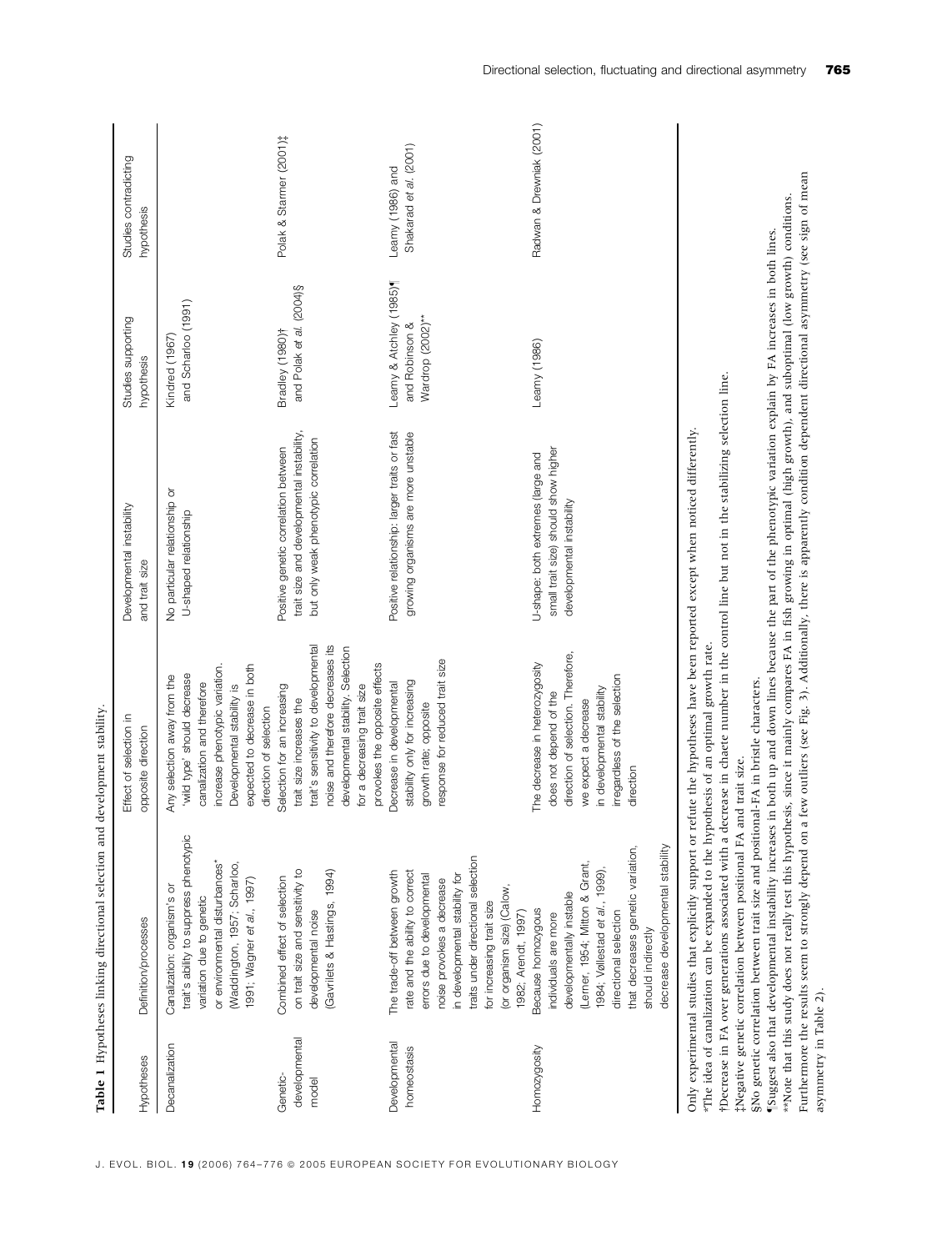are expected to share common genetic and environmental background, and departures from perfect bilateral symmetry are expected to represent the effects of developmental noise and developmental stability (Palmer et al., 1993). On the other hand, directional asymmetry, when one side is always larger than the other (e.g. fallow deer antlers, Pélabon & Joly, 2000) or antisymmetry, when the two sides are always different but without a predictable direction to the differences (Palmer, 2004,2005), are genetically determined, and are presumably not related to developmental stability (Palmer, 1994). Paradoxically, despite strong evidence that fixed asymmetries are under genetic control, attempts at selecting directional asymmetry have proved unsuccessful in Drosophila bristle, ocelli, eye size and chaetae (Maynard–Smith & Sondhi, 1969; Coyne, 1987; Tuinstra et al., 1990; Monedero et al., 1997).

The genetic control of developmental stability remains poorly understood, and despite empirical evidence suggesting that developmental stability can evolve (Clarke & McKenzie, 1987), attempts to find genetic variance in developmental stability have for the most part proved unsuccessful (Fuller & Houle, 2003; Pélabon et al., 2004 and references therein). Understanding the relationship between directional selection and developmental stability may therefore provide insight into the genetic control of developmental stability, and may help us to better understand the variational properties of organisms.

We conducted artificial selection in opposite directions on a selection index involving the positions of several veins of the Drosophila melanogaster wing and tested whether developmental stability, estimated by the level of fluctuating asymmetry, was affected by the selection regime. Because directional asymmetry in wing shape has been observed in Drosophila (Klingenberg et al., 1998; Klingenberg & Zaklan, 2000), our selection to change the position of some veins may also affect the directional components of the asymmetry. Therefore we also analysed the effects of selection on directional asymmetry.

#### Methods

#### Wing imaging and selection procedure

The *D. melanogaster* used in this selection experiment are descendants of 400 flies collected by L. Harshman in central California in 1991. In 1995, 2000 of these flies were used to found a subpopulation (Lhm) maintained by W.R. Rice until 2004 and D. Houle thereafter. Flies were maintained under a  $12:12$  L : D cycle at  $25$  °C. Truncated index-selection (combination of two characters of the wing, see below) was performed for both an increase and a decrease in the index value. Wing measurements were obtained on live flies using an automated image-analysis system (WINGMACHINE, Houle et al., 2003), allowing us to measure each fly and carry out the selection procedure. In brief, the wing of a live fly was immobilized between a slide and a cover slip using a simple suction device, the wing grabber (see Fig. 1 in Houle et al., 2003). The wing was then placed under a microscope equipped with a digital camera and a picture was taken. The positions of several landmarks corresponding to the major intersections of the veins (Fig. 1) were subsequently obtained using a cubic B-spline (Lu & Milios, 1994) that describes all the wing veins distal to a line defined by user-supplied landmarks (dashed line Fig. 1). For each image, an a priori B-spline model is adjusted to the image of the wing using the pixel brightness of the reversed and filtered image (Houle et al., 2003). The same B-spline model was used to adjust images of the right and left wings, images of the right wing being flipped before analysis.

From the landmark position, two traits were defined and combined to calculate the selection index. The first trait, corresponding to the width of the area between the two longest veins (veins 3 and 4), and further referred to as distance 3–4, was estimated as follows: 10 evenly spaced points were selected along the fitted spline from landmarks 14 to 3 (landmark 3 included, but not 14). Then the closest point on the opposite vein (landmarks 13–2) to each point was chosen and the distance between the two points was calculated. The average of these 10 distances was then divided by the square root of the area of the wing given by the B-spline function. So the first trait composing the selection index is:

$$
I_1 = \frac{\text{average distance between views 3 and 4}}{\sqrt{\text{total wing area}}}.
$$

The second trait, corresponding to the relative position of the posterior crossvein, and further referred to as crossvein position, was defined as follow:

$$
I_2=(d[9,12]/d[9,2]+d[10,11]/d[1,10])/2,\\
$$

where  $d[a, b]$  is the linear distance between the landmarks *a* and *b*. The two traits  $I_1$  and  $I_2$ displayed different phenotypic variances. In order to perform truncated selection of equal strength on the two traits simultaneously, we built a selection index:  $I =$  $2.6 \times I_1 + I_2$  where the coefficient 2.6 was used to account for the difference in phenotypic variance between the two traits.

Starting during early spring 2004, we conducted two selection treatments in opposite directions. The downward selection (referred to as Down selection) aimed at decreasing the index value, and resulted in a decrease in the distance between the veins 3 and 4 and a movement of the posterior crossvein towards the proximal end of the wing. In the upward selection  $(Up)$  selection, increasing index value), we selected for an increasing distance between the veins 2 and 3 and a movement of the posterior crossvein towards the distal end of the wing (Fig. 1).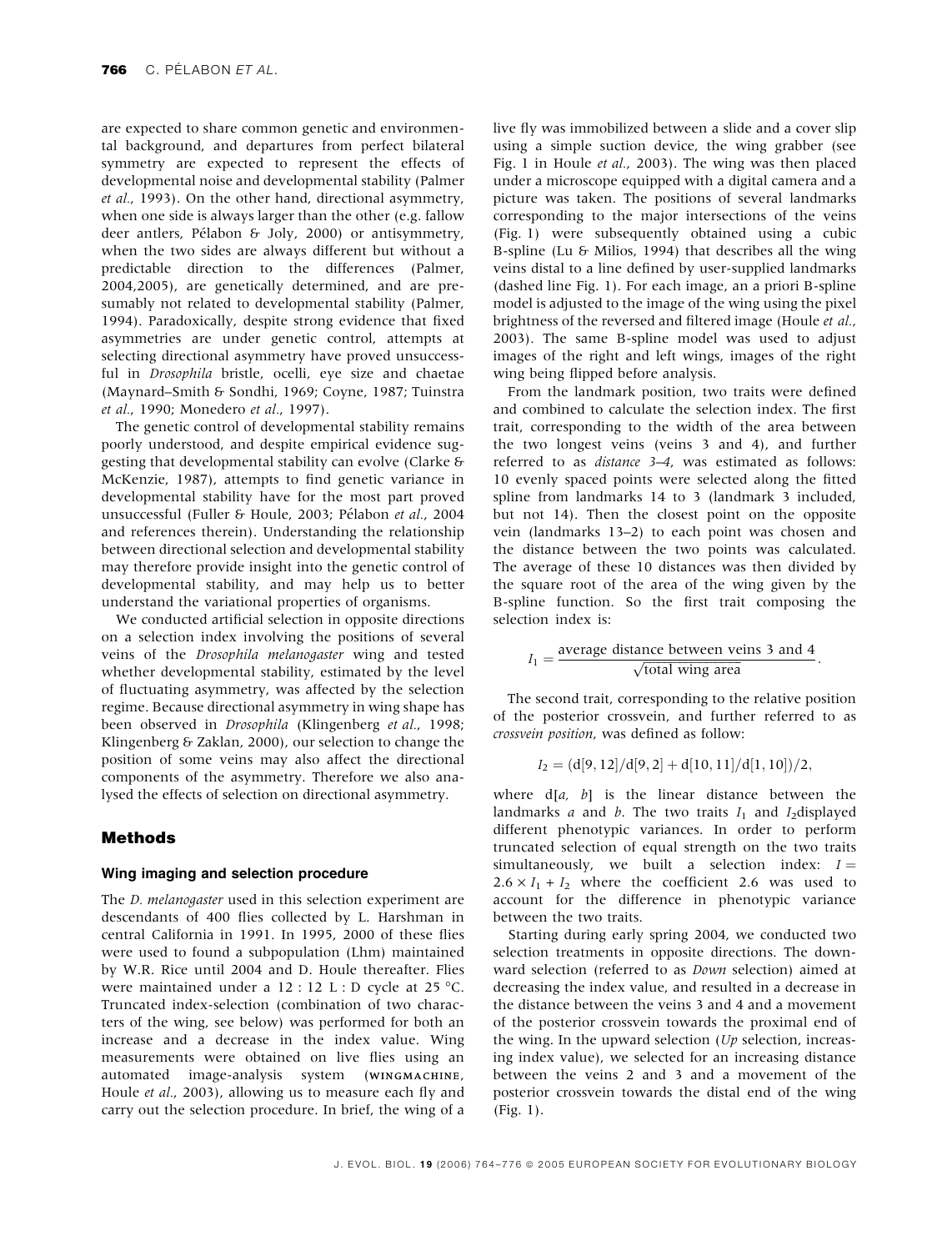



In each generation the left wing of 100 males and 100 females were imaged and their selection-index scores were estimated. For the up (and down) line the 25 males and females with the highest (or lowest) within-gender scores were selected for mating. Five selected individuals from each gender were randomly chosen and combined (in narrow-shell vials: 95 mm height, 25 mm diameter with corn-meal medium) to produce 5 vials with 10 flies per vial. These flies were transferred to new vials after approximately 24 h and the individuals for the next generation were collected as virgins from these vials approximately 8–9 days later. For the control lines, 25 individuals of each gender, haphazardly chosen, were imaged and all were mated (no selection) in the same manner to produce 10 individuals per vial. Each line, up and down selection and control was entirely replicated using individuals from the same initial population (Lhm). In the following, Lhm-1 and Lhm-2 designate the two replicates. In each of these replicates, we defined three selection lines corresponding to the up selection, the down selection, and the control (no selection). For logistic reasons, we estimated FA on males from the generation 9 in Lhm-1 and generation 8 in Lhm-2.

## Asymmetry measurements, measurement variance and analysis

We analysed the effect of selection on the patterns of fluctuating and directional asymmetry in the selection index and in several additional traits including two traits representing the size of the wing (length and width) and 36 additional linear distances between different landmarks (see Appendix 1 for traits definition). Unsigned fluctuating asymmetry is the mean of the absolute difference between the left and the right side multiplied by 100 for ease of reading:  $FA = 100 \times |L - R|$ . Directional asymmetry is estimated as the mean of the signed asymmetry:  $DA = 100 \diamond (L - R)$ . We found no correlation between trait size and FA among individuals within traits, or across traits (not shown). Therefore, no transformations of FA measurements were done. For each

trait, including the selection index, we visually inspected the distribution of signed difference  $(L - R)$  in order to detect outliers. Outliers resulting from the wing being slightly folded or damaged or from a badly fitted spline, were removed. None of the directional asymmetries were correlated with trait size (Lhm-1: max  $r^2 = 0.006$ ; Lhm-2: max  $r^2 = 0.017$ ). Estimations of FA were therefore obtained by removing the mean signed difference  $L - R$ (directional component of the asymmetry) from each individual asymmetry (Graham et al., 1998). Before correction, directional asymmetry inflated the estimation of FA of 2.2% on average (max =  $11\%$ ).

We conducted repeated measurements on ca. 30 flies in each line of each replicate. Wings were photographed a first time. Individuals were stored overnight and a new set of picture was taken the next day. Unequal sample size resulted from wings damaged during the storage period. Measurement variances  $(\sigma_{\rm m}^2)$  estimated from these repeated measurements are presented in Appendix 2. Correction of the FA mean and variance for measurement error were performed as explained in Table 2. Because differences in measurement error appeared across lines and replicates (Appendix 2), corrections were conducted separately for each line within replicate using the measurement variance estimated for the particular line and replicate. Eight traits, however, had large measurement variances that prevented us from estimating the corrected level of FA for some selection lines (see Appendix 3). These traits were excluded from all analyses. When these high-variance traits were discarded, measurement error inflated FA by 23% on average  $SE = 0.86\%$ .

Analyses of developmental stability in complex organs such as insect wings or mammalian skulls have increasingly made use of procrustes superimposition methods (Klingenberg & McIntyre, 1998; Klingenberg & Zaklan, 2000; Willmore et al., 2005). Although very powerful for estimating variation in the whole structure, this technique presents some difficulties for localizing variation of particular parts of the wing (e.g. 'Pinocchio effect' Chapman, 1990 cited in Klingenberg & McIntyre, 1998;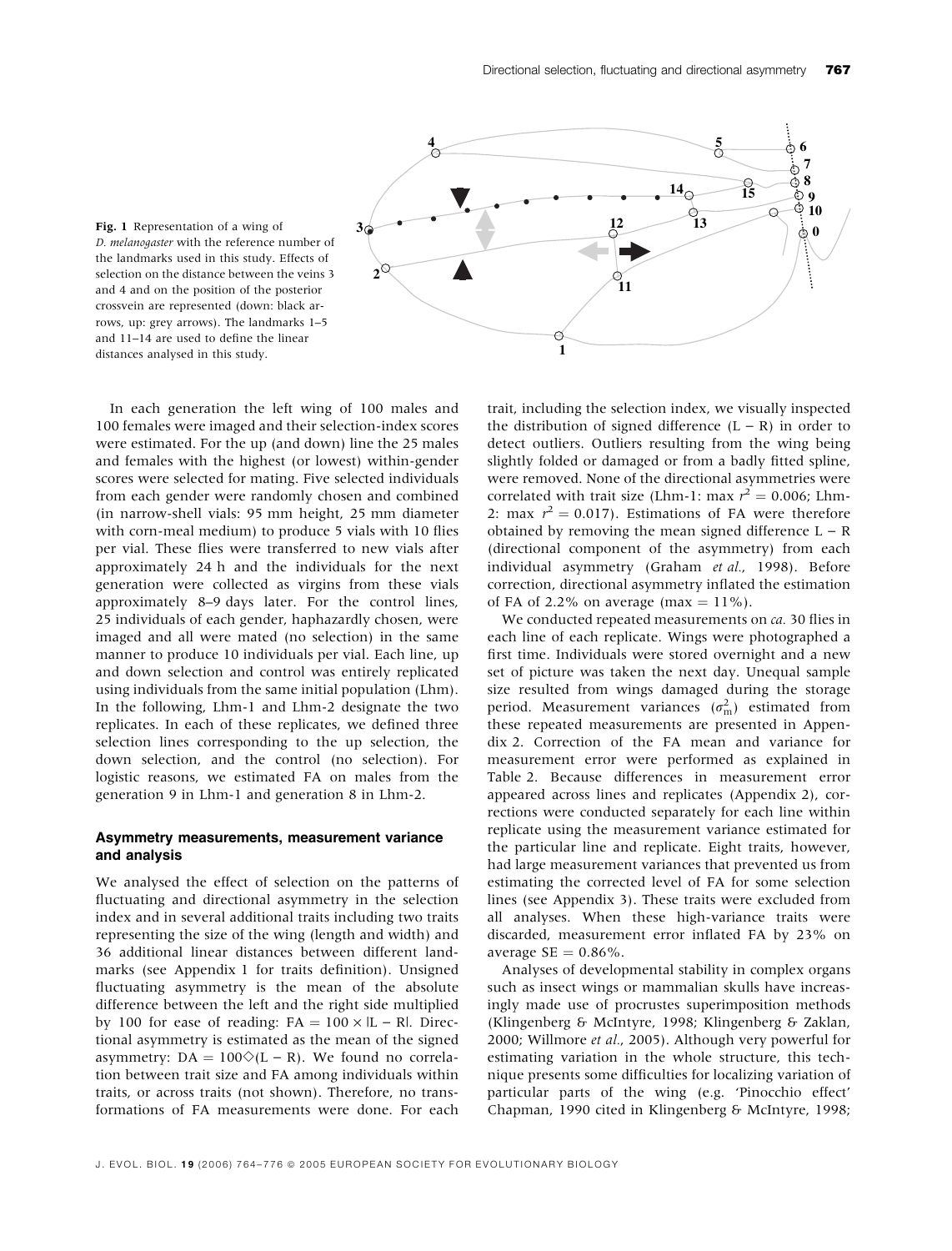Table 2 Descriptive statistics for directional and fluctuating asymmetry in the selection index and in the two traits that compose this index. Fluctuating asymmetry (absolute value of signed-FA) is corrected for directional asymmetry. Mean and variance in FA are corrected for measurement error as follow:  $FA_{\text{corr}} = \sqrt{FA_{\text{obs}}^2 - 2\sigma_{\text{m}}^2/\pi}$  where  $FA_{\text{obs}}$  is the observed unsigned-FA, and  $\sigma_{\text{m}}^2$  is the measurement variance calculated as Var( $m_1 - m_2$ ), where  $m_1$  and  $m_2$  are the signed-FAs calculated from the first and second measurements. Variance in FA corrected for measurement error is obtained by removing  $\sigma_{\rm m}^2(1-2/\pi)$  from the observed variance in FA; see Pélabon *et al*. (2004) for further details. Tests for the difference in FA among treatments on square-root transformed data: selection index, Lhm-1:  $F_{2,430} = 1.05$ ,  $P = 0.35$ ; Lhm-2:  $F_{2,398} =$ 0.77, P = 0.46; distance 3–4, Lhm-1:  $F_{2,430} = 0.37$ , P = 0.69; Lhm-2:  $F_{2,398} = 0.22$ , P = 0.80; crossvein distance, Lhm-1:  $F_{2,432} = 1.05$ , P = 0.35; Lhm-2:  $F_{2,398} = 2.17$ ,  $P = 0.12$ . Data in bold correspond to traits showing significant directional asymmetry (zero not included in the 95% CI of the mean signed-FA) consistent among replicates.

|                    |         |                | Trait size | Signed-FA                    |          |          | Unsigned-FA             |       |          |        |
|--------------------|---------|----------------|------------|------------------------------|----------|----------|-------------------------|-------|----------|--------|
| Trait              | Line    | Rep.           | Mean       | Mean (95% CI)                | Variance | Kurtosis | ME $(\sigma_{\rm m}^2)$ | Mean  | Variance | CV(FA) |
| Selection index    | Down    | 1.             | 0.972      | $0.119 (-0.034; 0.271)$      | 1.648    | 0.29     | 0.566                   | 0.789 | 0.447    | 0.848  |
|                    |         | 2              | 0.984      | $-0.158$ $(-0.301; -0.109)$  | 1.260    | $-0.10$  | 0.576                   | 0.643 | 0.249    | 0.776  |
|                    | Control | 1.             | 1.032      | 0.186(0.105; 0.333)          | 1.172    | 0.21     | 0.204                   | 0.758 | 0.390    | 0.824  |
|                    |         | 2              | 1.047      | $-0.056$ ( $-0.184$ ; 0.134) | 1.120    | 0.33     | 0.353                   | 0.692 | 0.285    | 0.771  |
|                    | Up      | 1.             | 1.100      | $0.003 (-0.176; 0.060)$      | 1.343    | 0.39     | 0.529                   | 0.710 | 0.304    | 0.777  |
|                    |         | $\overline{2}$ | 1.096      | $-0.000$ $(-0.067; 0.1187)$  | 0.933    | 0.13     | 0.196                   | 0.704 | 0.237    | 0.691  |
| Distance 3-4       | Down    | 1.             | 0.155      | $0.057$ (0.035; 0.091)       | 0.056    | 0.29     | 0.021                   | 0.145 | 0.016    | 0.871  |
|                    |         | 2              | 0.156      | $0.028$ (0.017; 0.054)       | 0.044    | 0.51     | 0.025                   | 0.098 | 0.009    | 0.945  |
|                    | Control | 1.             | 0.165      | $0.052$ (0.021; 0.082)       | 0.039    | $-0.49$  | 0.016                   | 0.124 | 0.008    | 0.704  |
|                    |         | $\mathbf{2}$   | 0.165      | $-0.031$ $(-0.068; 0.009)$   | 0.049    | 0.13     | 0.018                   | 0.140 | 0.012    | 0.771  |
|                    | Up      | 1.             | 0.174      | $0.042$ (0.001; 0.062)       | 0.046    | 0.27     | 0.029                   | 0.103 | 0.008    | 0.851  |
|                    |         | $\overline{2}$ | 0.171      | $0.031$ (0.021; 0.048)       | 0.041    | 0.18     | 0.014                   | 0.134 | 0.009    | 0.706  |
| Crossvein position | Down    | 1.             | 0.570      | $-0.031$ $(-0.180; 0.098)$   | 1.175    | 0.34     | 0.225                   | 0.743 | 0.395    | 0.845  |
|                    |         | $\mathbf{2}$   | 0.577      | $-0.229$ $(-0.293; -0.227)$  | 0.933    | $-0.23$  | 0.306                   | 0.650 | 0.200    | 0.688  |
|                    | Control | 1.             | 0.603      | $0.052$ (0.008; 0.246)       | 0.976    | 0.49     | 0.123                   | 0.750 | 0.280    | 0.705  |
|                    |         | 2              | 0.617      | $0.024$ (0.024; 0.096)       | 0.818    | 0.32     | 0.203                   | 0.616 | 0.235    | 0.787  |
|                    | Up      | 1              | 0.647      | $-0.097$ $(-0.230; -0.041)$  | 0.881    | 0.28     | 0.297                   | 0.590 | 0.238    | 0.827  |
|                    |         | $\mathbf{2}$   | 0.651      | $-0.095$ $(-0.224; 0.015)$   | 0.784    | 0.18     | 0.128                   | 0.644 | 0.246    | 0.771  |

Walker, 2000; Richtsmeier et al., 2005; Willmore et al., 2005). Indeed, the generalized least-squares algorithm used to adjust the superimposition tends to spread variation from the most variable landmarks to the others (Klingenberg & McIntyre, 1998). Because our selection procedure was expected to affect the position of some landmarks more than others, we did not use procrustes analysis. We first tested for an effect of selection on the overall level of fluctuating asymmetry using a multivariate analysis of variance (MANOVA) on the complete set of inter-landmark distances with selection lines and replicates as factors. Then, we conducted univariate tests (ANOVA) on each distance separately, accounting for multiple testing. Statistical tests were performed on square-root transformed data (see Pélabon et al., 2004 for justification).

## Results

## Directional selection and fluctuating asymmetry

The selection index responded strongly to both up and down selection in both replicates (Fig. 2 and Table 2). Wing size differed both between selection lines, and between replicates. In Lhm-1, the length of the wing decreased in both up and down selection lines, while in



Fig. 2 Values of the mean selection index in the up (triangle), down (square) and control (circle) lines during the first nine (for Lhm-1, black symbols) and eight (for Lhm-2, grey symbols) generations. Bars represent standard deviation.

Lhm-2, wing length was reduced in the down line and increased in the up line (Appendix 1).

The level of FA in the selection index and in the two traits composing this index was extremely low (Table 2), on average 1.06% of the trait size (range: 0.72–1.46%). The corresponding figures for the other wing traits range from 0.18 to 6.52% of the trait size, with an average of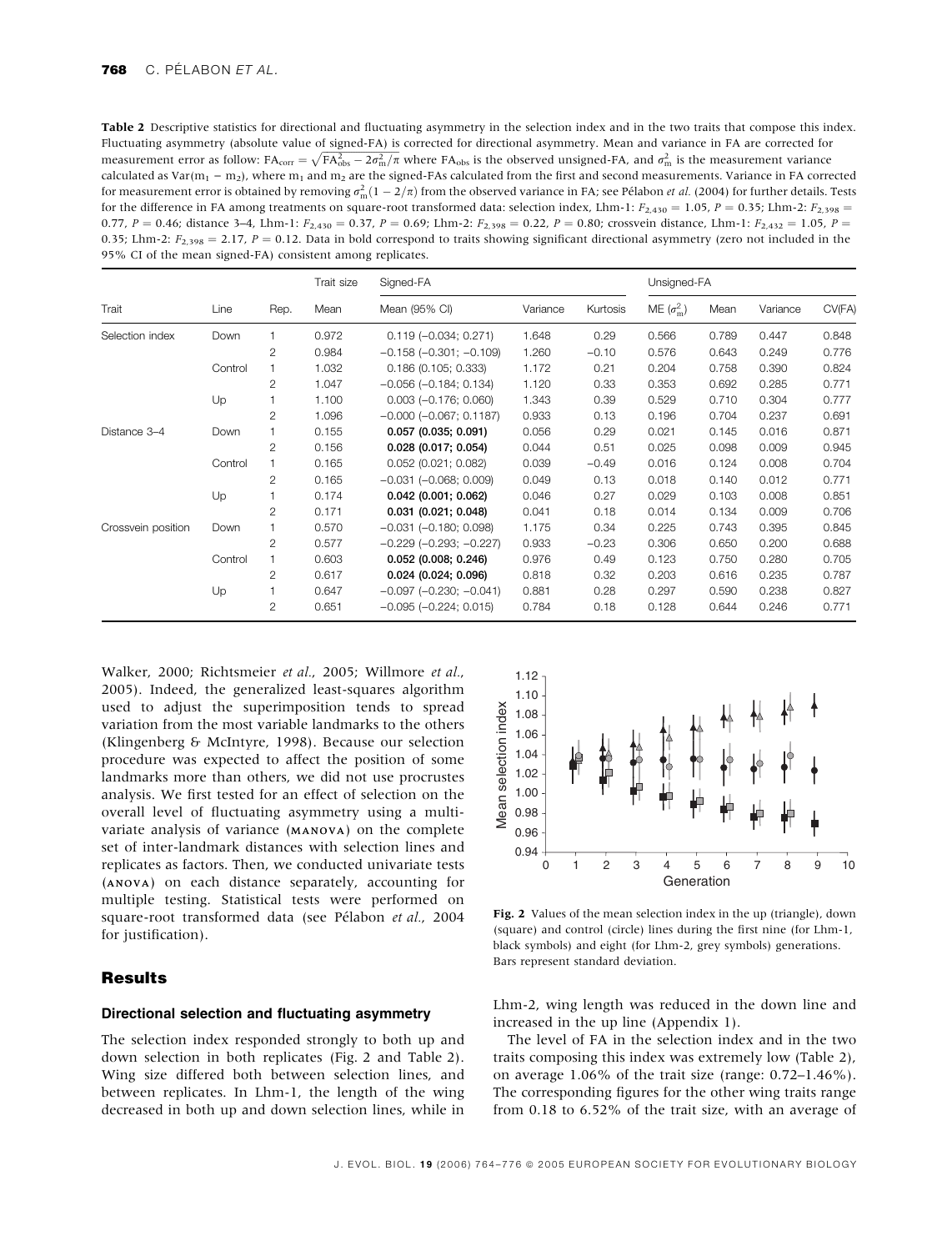1.37% (average over all traits measured in the different selection lines and replicates). Due to the generally low phenotypic variation in wings, developmental variation still accounted for a range of 0.7–49.0% and an average of 10% of the phenotypic variance in the different wing characters. This is comparable to an average of 14.7% total, and 9.4% for quantitative characters, found in a meta-analysis of fluctuating asymmetry in wild populations (T.F. Hansen, A.J.R. Carter & C. Pélabon, submitted for publication).

Differences in FA in the selection index between selection lines were small and inconsistent across replicates (Fig. 3a; Table 2) as were the differences in FA in the two traits composing this index (Fig. 3b,c and Table 2). Similarly, differences in the level of FA in other wing traits were of small magnitude and predominantly random (Fig. 4). However, the MANOVA revealed differences between the selection lines in the level of FA, similar in both replicates (Fig. 5). These differences are due to a tendency for FA to decrease in both up-selected lines (Fig. 5). This is further revealed by the significantly negative difference in FA between the up-selected lines and the control lines (Fig. 5). In two traits, associated with the position of the posterior crossvein (traits 21 and 26), univariate analysis of variance revealed a statistically significant difference in the level of FA across selection lines, with a lower level of FA in the up lines compared with the down lines, the control lines showing an intermediate level of FA (bold lines in Fig. 4). Other dimensions associated with landmarks 11 and 12 showed similar patterns, though noisier (not shown).

#### Directional selection and directional asymmetry

Consistent, statistically significant directional asymmetries occur in the two traits composing the selection index across replicates (Table 2) as well as in several other wing traits (Appendix 2). In general these directional asymmetries consisted of traits being larger on the left side than on the right side. Note, however, that the two traits representing the length and the width of the wing did not show any significant pattern of directional asymmetry (Appendix 2). This pattern of directional asymmetry is comparable with the pattern reported by Klingenberg et al. (1998), with the left wing slightly wider than the right one (larger distance between landmarks 1 and 5; see Fig. 1a in Klingenberg et al., 1998). The tip of the wing also displays directional asymmetry, although comparison of this pattern is more difficult due to the different methods used in both studies. The two traits composing the selection index showed directional asymmetry in opposite directions, and these effects cancelled each other in the selection index.

Selection affected directional asymmetry independently of the direction of the selection. Indeed, patterns of directional asymmetry were more similar between selected lines within and across replicates, than between





Fig. 3 Mean  $(\pm SE)$  FA corrected for measurement error in the different selected lines for (a) the selection index, (b) the distance between veins 3 and 4 and (c) the position of the posterior crossvein (see Table 2 for statistics). Data are in  $10^{-2}$  mm.

control lines across replicates or between selected and control lines within replicates (Table 2 for traits comprising the selection index and Fig. 6 for other wing traits). Furthermore, differences in directional asymmetry in wing traits between control and selected lines were congruent between treatments within replicates (Fig. 7). This indicates that the changes in directional asymmetry provoked by the up selection tended to be similar in direction, and to some extent in magnitude, to the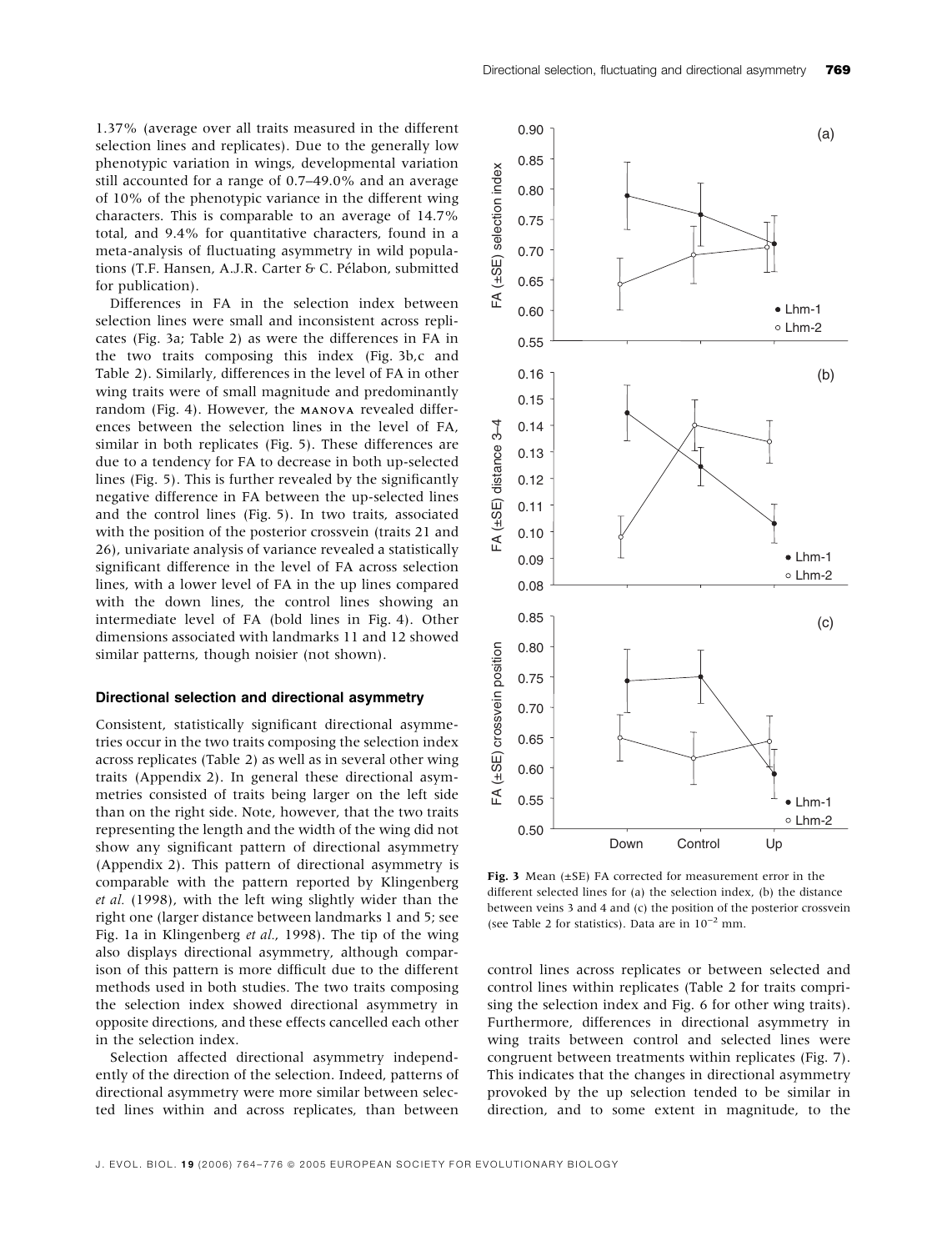

Fig. 4 Mean FA corrected for measurement error for the different wing traits in the different selected lines in the two replicates. Bold lines correspond to traits 21 and 26 that show statistically significant changes in their level of FA in both replicates. Trait 21: line effect:  $F_{2,833} = 12.34$ ,  $P < 0.001$ , replicate effect:  $F_{1,833} = 0.06$ ,  $P = 0.81$ , interaction:  $F_{2,833} = 0.07$ ,  $P = 0.94$ ; trait 26: line effect:  $F_{2,832} =$ 9.29,  $P < 0.001$ , replicate effect:  $F_{1,832} = 0.46$ ,  $P = 0.50$ , interaction:  $F_{2.832} = 1.38$ ,  $P = 0.25$ . Data are in  $10^{-2}$  mm.

changes provoked by the down selection. We found no correlation among traits between changes in directional asymmetry and changes in FA (average  $r = 0.02$ ).

# **Discussion**

## Directional selection and fluctuating asymmetry

Less than 10 generations of index selection on the D. melanogaster wing produced pronounced changes in the positions of the two longest veins and the posterior crossvein. The mean of the selection index was changed more than 3 SD away from the original mean in both up and down lines. Despite this marked response to selection, changes in the level of FA in the selection index or the two traits composing this index were small and inconsistent across replicates. The effects of selection on



Fig. 5 Differences in FA (corrected for measurement error) in wing traits between selected and control lines (black dots: Lhm-1; open dots: Lhm-2). Data are in  $10^{-2}$  mm. Statistically significant differences among selection lines in the overall level of FA are revealed by the multivariate analysis of variance ( $M$ ANOVA: replicates  $\times$  selection lines: Wilk's  $\lambda = 0.9575$ ,  $F_{30,787} = 1.16$ ,  $P = 0.25$ ; replicates: Wilk's  $\lambda = 0.9583$ ,  $F_{30,787} = 1.14$ ,  $P = 0.27$ ; selection lines: Wilk's  $\lambda =$ 0.9055,  $F_{30,787} = 2.74$ ,  $P < 0.001$ ; note that there was not evidence of heterogeneity in the covariance structure among groups). Mean difference in FA across traits between selected lines (95% CI obtained by bootstrap analysis): Lhm-1, down – control =  $0.87$  $(-1.03; 2.79)$ ; up – control = -4.60 (-7.96; -2.44); Lhm-2, down – control =  $-0.20$  ( $-2.80$ ; 2.16); up – control =  $-4.01$  ( $-6.98$ ;  $-1.46$ ).

the level of FA in other wing characters were generally small, but we found a tendency for a decrease in FA in the up-selected lines. This tendency was more marked for a few traits associated with the position of the posterior crossvein. Although one can suggest that eight or nine generations of selection were insufficient to significantly affect developmental stability, the large changes in the wing traits themselves suggest strong effects on the genetics of the traits. Therefore, our results are evidence against a strong effect of directional selection on developmental stability. If anything, we see an increase in developmental stability in the two up lines, indicating that directional selection may also act as a canalizing force. Indeed, varied effects of directional selection on canalization are not unexpected. As directional selection moves the population in genotype space, the local curvature of the genotype–phenotype map will determine whether phenotypic changes becomes canalized or decanalized (Hansen & Wagner, 2001; Hermisson & Wagner, 2004; Carter et al., 2005).

Very few studies have experimentally tested the hypothesis that directional selection reduces developmental stability. A review of these studies shows, however, that our results are not atypical, and there is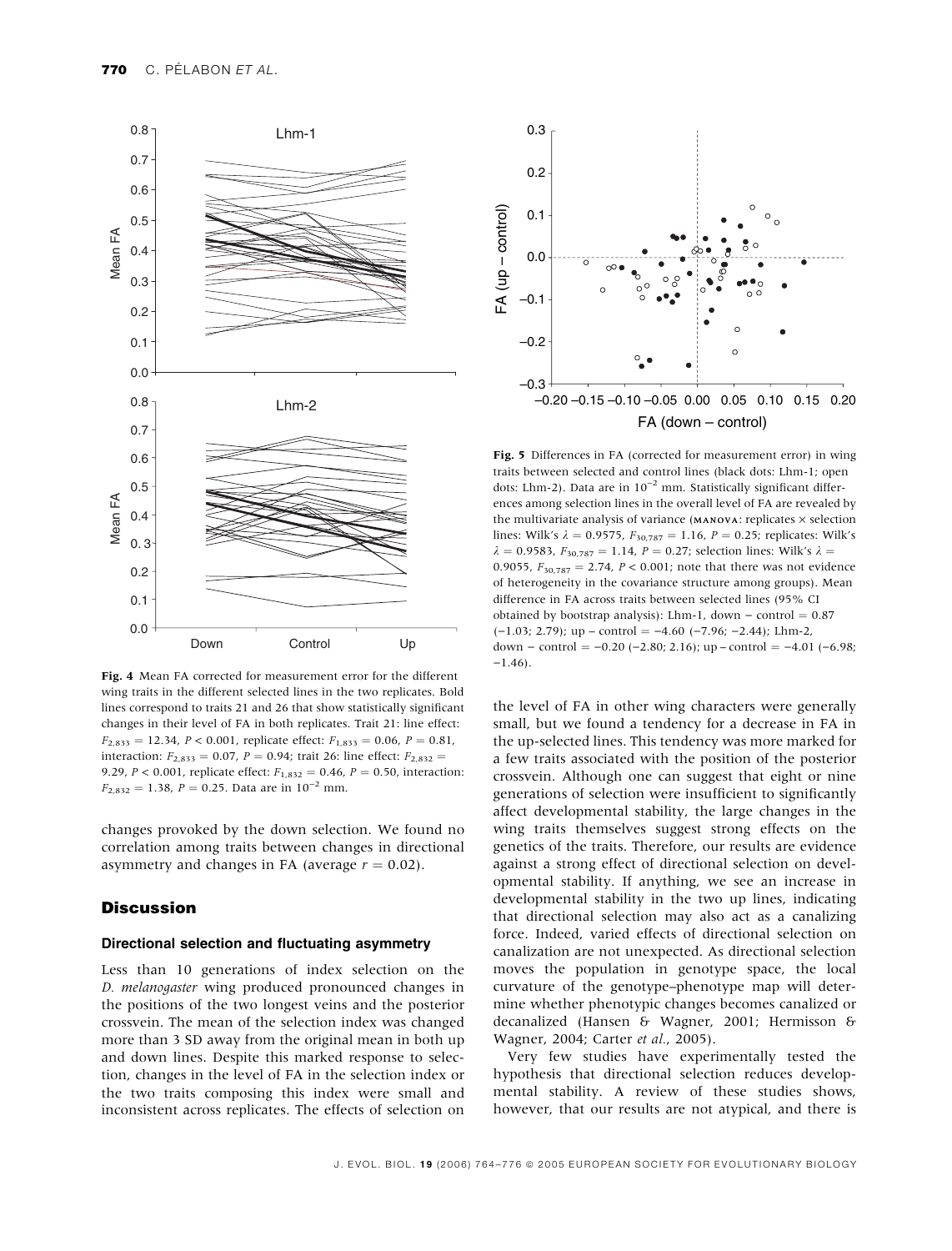

Fig. 6 Relationship in the pattern of directional asymmetry in wing traits between selected and control lines within and among replicates. Coefficients of correlation are given as indicator of the level of congruence between the different treatments. Data are in  $10^{-2}$  mm. The diagonal respresents a 1:1 relationship.



Fig. 7 Differences in directional asymmetry in wing traits between selected and control lines (black dots: Lhm-1; open dots: Lhm-2). Data are in  $10^{-2}$  mm.

only weak, if any, support that directional selection decreases developmental stability (Table 1). Furthermore, the only other study, to our knowledge, that measured developmental stability on the trait directly under selection (Leamy, 1986), showed inconsistent results, and the main changes in FA may have resulted from a decrease in heterozygosity.

In the up-selected lines, where the posterior crossvein was moved towards the distal end of the wing, FA tended to decrease, and significantly so for a few traits associated with the position of this crossvein, while FA remained unchanged or slightly increased in the down-selected lines. This asymmetry in the effect of the up and down selection on developmental stability is inconsistent with the different hypotheses listed in Table 1. First, these results do not support the homozygosity model that predicts a decrease in developmental stability regardless of the direction of the selection, since it is the loss of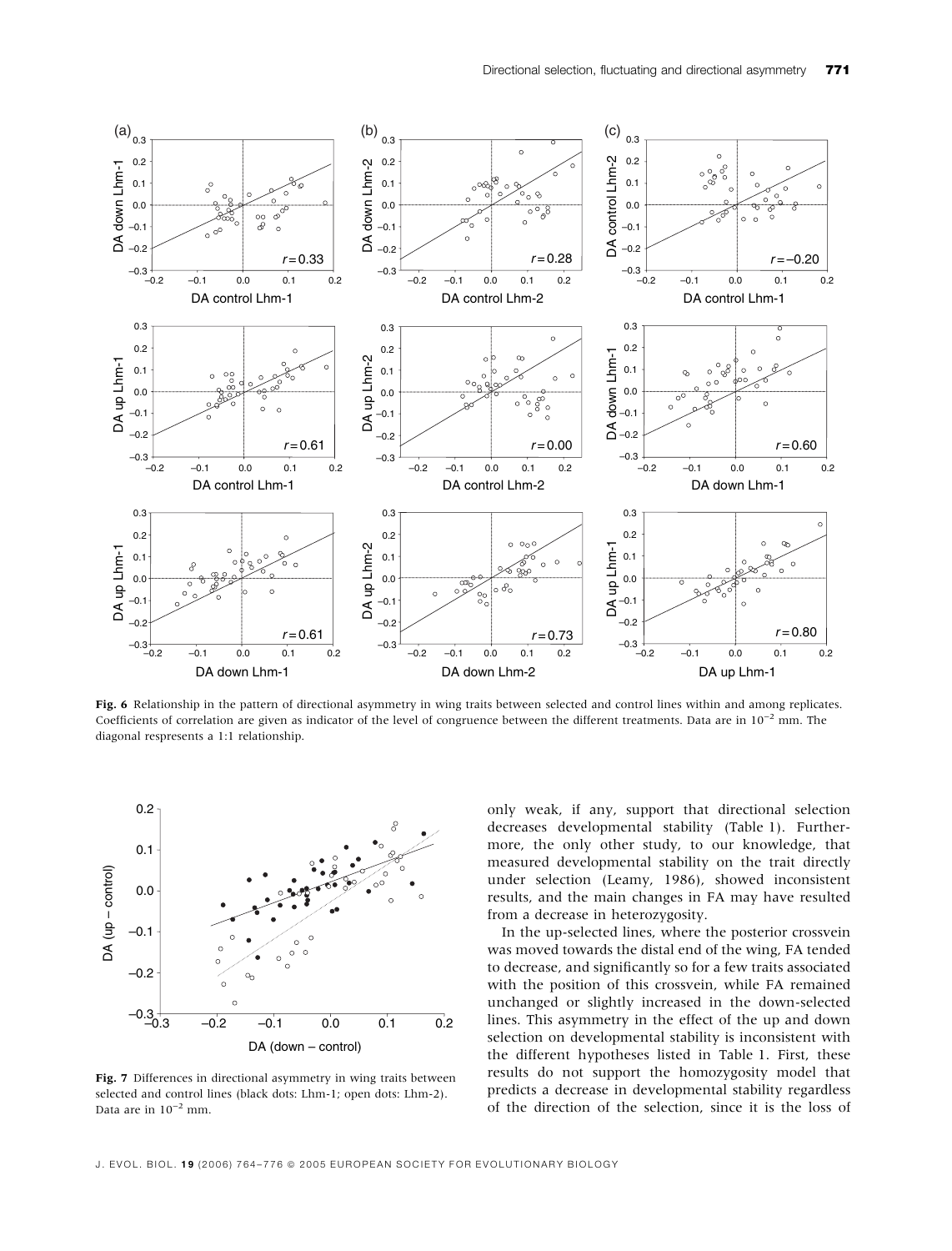heterozygosity in selected lines that is assumed to affect the level of developmental stability (Table 1). Furthermore, our design should not have led to a very big difference in homozygosity between selected lines and controls. Second, our results refute the classical canalization model in which a decrease in developmental stability is expected with directional selection, whatever the direction of selection because both up and down selection should represent a departure from the wild (most canalized) type.

In principle, an asymmetrical response of fluctuating asymmetry to selection in opposite directions can be explained by any model that links developmental stability to trait size such as the developmental-homeostasis model (Table 1). This model is, however, unlikely to apply in our study, as we selected on shape characters and did not observe changes in wing size congruent with the changes in developmental stability. Conversely, the weak relationship between directional selection and developmental stability observed here may not apply to selection on trait size.

One can speculate that selection on the position of the posterior crossvein acted to move landmark 11, and to some extends landmark 12, towards areas of the wing possessing a different degree of developmental stability. If true, this hypothesis suggests that changes in fluctuating asymmetry associated with the changes in trait position will not reflect changes in developmental stability, but may result from different levels of developmental stability in different regions of the body. The movement of the posterior crossvein within these regions, as a response to selection, could therefore produce changes in the observed level of fluctuating asymmetry without affecting the developmental stability of the wing. Further studies are clearly needed to confirm or refute this hypothesis.

#### Directional selection and directional asymmetry

Selection in opposite directions caused systematic changes in directional asymmetry, resulting in congruent patterns in directional asymmetry in all selected lines. Despite strong evidence for genetic control of directional asymmetry (Palmer, 2004), experiments that selected for directional asymmetry in populations displaying fluctuating asymmetry have been unsuccessful (Maynard– Smith & Sondhi, 1969; Coyne, 1987; Tuinstra et al., 1990). These results therefore suggest that traits displaying fluctuating asymmetry are generally void of additive genetic variation for directional asymmetry, as suggested by Monedero et al. (1997). However, remarkably few if any studies have selected for an increase or decrease in existing directional asymmetry. The question therefore remains whether selection on traits displaying directional asymmetry can increase or decrease the level of directional asymmetry.

In the presence of additive genetic variation for directional asymmetry, one might expect that the

response to selection in the position of the veins would utilize this genetic variance. In this case, we would predict that selection in opposite directions would have opposite effects on directional asymmetry. For example, if selection on the left wing for a more distal position of the posterior crossvein would provoke an increase in the directional asymmetry  $(L > R)$  in the distance between landmarks 5 and 11, or 5 and 12, moving the posterior crossvein in the other direction should decrease this directional asymmetry. Surprisingly, in our experiment the changes in directional asymmetry from the control to the selected lines were similar whatever the direction of the selection (up or down, Fig. 7). This created a general pattern of directional asymmetry congruent across selected lines in both replicates. Therefore we can exclude the hypothesis that changes in directional asymmetry correspond to a response to selection on genetic variance in directional asymmetry.

Given that the pattern of directional asymmetry observed in selected lines is weakly expressed in the control lines, one can suggest that the changes are due to the expression of partly hidden genetic variation in directional asymmetry following genetic decanalization of traits under directional selection. Although speculative, this hypothesis could explain why patterns of directional asymmetry do not depend on the direction of selection.

## Acknowledgments

The authors would like to thank C. Evers, M. Gudarzi, A. Nafus, S. Schwinn and T. Weier for their work in the lab, selecting and imaging the different lines of Drosophila. We also thank C. Klingenberg and an anonymous referee for their constructive comments on a previous version of the manuscript. This work was supported in part by the NSF grant DEB-0344417.

#### References

- Arendt, J.D. 1997. Adaptive intrinsic growth rates: an integration across taxa. Q. Rev. Biol. 72: 149–177.
- Bradley, B. 1980. Developmental stability of Drosophila melanogaster under artificial and natural selection in constant and fluctuating environment. Genetics 95: 1033-1042.
- Calow, P. 1982. Homeostasis and fitness. Am. Nat. 120: 416–419.
- Carter, A.J.R., Hermisson, J. & Hansen, T.F. 2005. The role of epistatic gene interactions in the response to selection and the evolution of evolvability. Theor. Popul. Biol. 68: 179–196.
- Clarke, G.M. & McKenzie, J.A. 1987. Developmental stability of insecticide resistant phenotypes in blowfly: a result of canalizing natural selection. Nature 325: 345–346.
- Coyne, J.A. 1987. Lack of response to selection for directional asymmetry in Drosophila melanogaster. J. Hered. 78: 119.
- de Visser, J.A.G.M., Hermisson, J., Wagner, G.P. Ancel Meyers, L., Bagheri-Chaichian, H., Blanchard, J., Chao, L., Cheverud, J., Elena, S.F., Fontana, W., Gibson, G., Hansen, T.F., Krakauer, D., Lewontin, R.C., Ofria, C., Rice, S.H., Von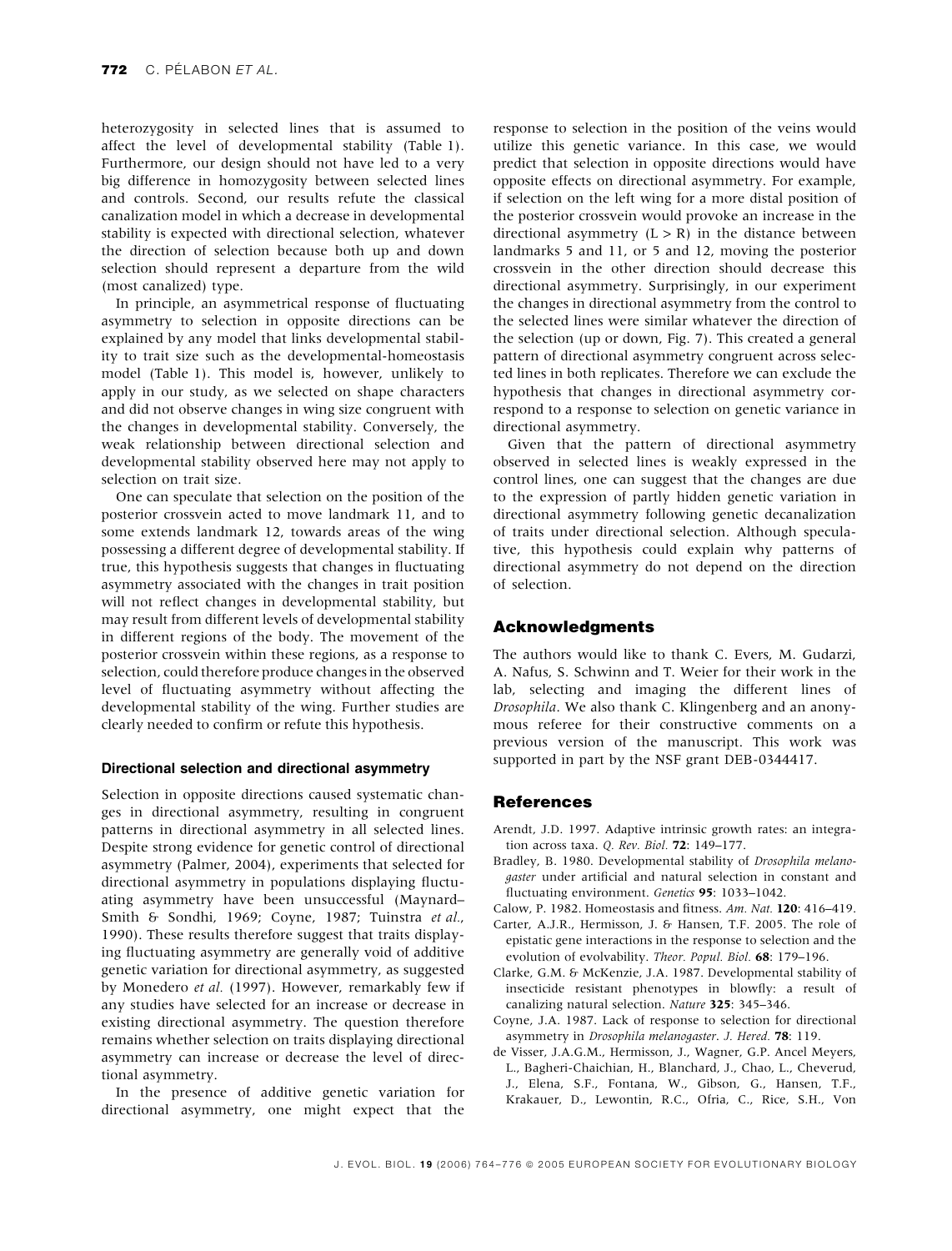Dassow, G., Wagner, A. & Whitlock, M. 2003. Evolution and detection of genetic robustness. Evolution 57: 1959–1972.

- Fuller, R.C. & Houle, D. 2003. Inheritance of developmental instability. In: Developmental Instability: Causes and Consequences (M. Polak, ed.), pp. 157–183. Oxford University Press, Oxford.
- Gavrilets, S. & Hastings, A. 1994. A quantitative-genetic model for selection on developmental noise. Evolution 48: 1478– 1486.
- Graham, J.R., Emlen, J.M., Freeman, D.C., Leamy, L.J. & Kieser, J.A. 1998. Directional asymmetry and the measurement of developmental stability. Biol. J. Lin. Soc. 64: 1-16.
- Hansen, T.F. & Wagner, G. P. 2001. Modeling genetic architecture: a multilinear model of gene interaction. Theor. Popul.  $Biol. 59. 61–86.$
- Hermisson, J., Hansen, T.F. & Wagner, G.P. 2003. Epistasis in polygenic traits and the evolution of genetic architecture under stabilizing selection. Am. Nat. 161: 708–734.
- Hermisson, J. & Wagner, G.P. 2004. The population genetic theory of hidden variation and genetic robustness. Genetics 168: 2271–2284.
- Houle, D., Mezey, J., Galpern, P. & Carter, A.J.R. 2003. Automated measurement of Drosophila wings. BMC Evol. Biol. 3: 25.
- Kawecki, T.J. 2000. The evolution of genetic canalization under fluctuating selection. Evolution 54: 1–12.
- Kindred, B. 1967. Selection for canalization in mice. Genetics 55: 635–644.
- Klingenberg, C.P. & McIntyre, G.S. 1998. Geometric morphometrics of developmental instability: analyzing patterns of fluctuating asymmetry with procrustes methods. Evolution 52: 1363–1375.
- Klingenberg, C.P., McIntyre, G.S. & Zaklan, S.D. 1998. Left-right asymmetry of fly wings and the evolution of body axes. Proc. R. Soc. Lond. B 265: 1255–1259.
- Klingenberg, C.P. & Zaklan, S.D. 2000. Morphological integration between developmental compartments in the Drosophila wing. Evolution 54: 1273–1285.
- Lajus, D. L., Graham, J. H. & Kozhara, A.V. 2003. Developmental instability and the stochastic component of total phenotypic variance. In: Developmental Instability: Causes and Consequences. (M. Polak, ed.), pp. 343–366. Oxford University Press, Oxford.
- Leamy, L. 1986. Directional selection and developmental stability – evidence from fluctuating asymmetry of dental characters in mice. Heredity 57: 381–388.
- Leamy, L. & Atchley, W. 1985. Directional selection and developmental stability – evidence from fluctuating asymmetry of morphometric characters in rats. Growth 49: 8–18.
- Lerner, I.M. 1954. Genetic Homeostasis. Oliver and Boyd, Edinburgh.
- Lu, F. & Milios, E.E. 1994. Optimal spline fitting to planar shape. Signal Process 37: 129–140.
- Maynard–Smith, J. & Sondhi, K.C. 1969. The genetics of a pattern. Genetics 45: 1039–1050.
- Mitton, J.B. & Grant, M.C. 1984. Associations among protein heterozygosity, growth rate, and developmental homeostasis. Ann. Rev. Ecol. Syst. 15: 479–499.
- Møller, A.P. & Pomiankowski, A. 1993. Fluctuating asymmetry and sexual selection. Genetica 89: 267–279.
- Monedero, J.L., Chavarrias, D. & LopezFanjul, C. 1997. The lack of mutational variance for fluctuating and directional asymmetry in Drosophila melanogaster. Proc. R. Soc. Lond. B 264: 233-237.
- Palmer, A.R. 1994. Fluctuating asymmetry analyses: a primer. In: Developmental Instability: Its Origins and Evolutionary Implications (T. Markow, ed.) pp. 335–364. Kluwer Academic Publishers, Dordrecht.
- Palmer, A.R. 2004. Symmetry breaking and the evolution of development. Science 306: 828-833.
- Palmer, A.R. 2005. Antisymmetry. In: Variation: A central Concept in Biology. (B. Hallgrimsson & B. K. Hall, eds), pp. 359-398. Elsevier Academic, Amsterdam.
- Palmer, A.R., Strobeck, C. & Chippindale, A.K. 1993. Bilateral variation and the evolutionary origin of macroscopic asymmetries. Genetica 89: 201–218.
- Parson, P.A. 1992. Fluctuating asymmetry a biological monitor of environmental and genomic stress. Heredity 68: 361–364.
- Pélabon, C. & Joly, P. 2000. What, if anything, does visual asymmetry in fallow deer antlers reveal? Anim. Behav. 59: 193–199.
- Pélabon, C., Hansen, T.F., Carlson, M.L. & Armbruster, W.S. 2004. Variational and genetic properties of developmental stability in Dalechampia scandens. Evolution 58: 504-514.
- Polak, M. & Starmer, W.T. 2001. The quantitative genetics of fluctuating asymmetry. Evolution 55: 498-511.
- Polak, M., Starmer, W.T. & Wolf, L.L. 2004. Sexual selection for size and symmetry in a diversifying secondary sexual character in Drosophila bipectinata duda (Diptera: Drosophilidae). Evolution 58: 597–607.
- Radwan, J. & Drewniak, M. 2001. Inbreeding depression for size but not asymmetry in Drosophila melanogaster. Hereditas 134: 85–89.
- Robinson, B.W. & Wardrop, S.L. 2002. Experimentally manipulated growth rate in threespine sticklebacks: Assessing trade offs with developmental stability. Env. Biol. Fish. 63: 67–78.
- Rice, S.H. 1998. The evolution of canalization and the breaking of von Baer's laws: modeling the evolution of development with epistasis. Evolution 52: 647-656.
- Richtsmeier, J.T., Lele, S.R. & Cole, T.M.I. 2005. Landmark morphometrics and the analysis of variation. In: Variation (B. Hallgrímsson & B. K. Hall, eds), pp. 49-69. Elsevier Academic, Amsterdam.
- Scharloo, W. 1991. Canalization: genetic and developmental aspects. Annu. Rev. Ecol. Syst. 22: 65-93.
- Shakarad, M., Prasad, N.G., Rajamani, M. & Joshi, A. 2001. Evolution of faster development does not lead to greater fluctuating asymmetry of sternopleural bristle number in Drosophila. J. Genet. 80: 1–7.
- Soulé, M. 1967. Phenetics of natural populations. II Asymmetry and evolution in a lizard. Am. Nat. 101: 141–160.
- Tuinstra, E.J., Dejong, G. & Scharloo, W. 1990. Lack of response to family selection for directional asymmetry in drosophila melanogaster – left and right are not distinguished in development. Proc. R. Soc. Lond. B 241: 146–152.
- Van Valen, L. 1962. A study of fluctuating asymmetry. Evolution 16: 125–142.
- Vøllestad, L.A., Hindar, K. & Møller, A.P. 1999. A meta-analysis of fluctuating asymmetry in relation to heterozygosity. Heredity 83: 206–218.
- Waddington, C.H. 1957. The Strategy of the Genes. MacMillan Co., New York.
- Wagner, G.P., Booth, G. & Bagheri-Chaichian, H. 1997. A population genetic theory of canalization. Evolution 51:329-347.
- Walker, J.A. 2000. Ability of geometric morphometric methods to estimate a known covariance matrix. Syst. Biol. 49: 686–696.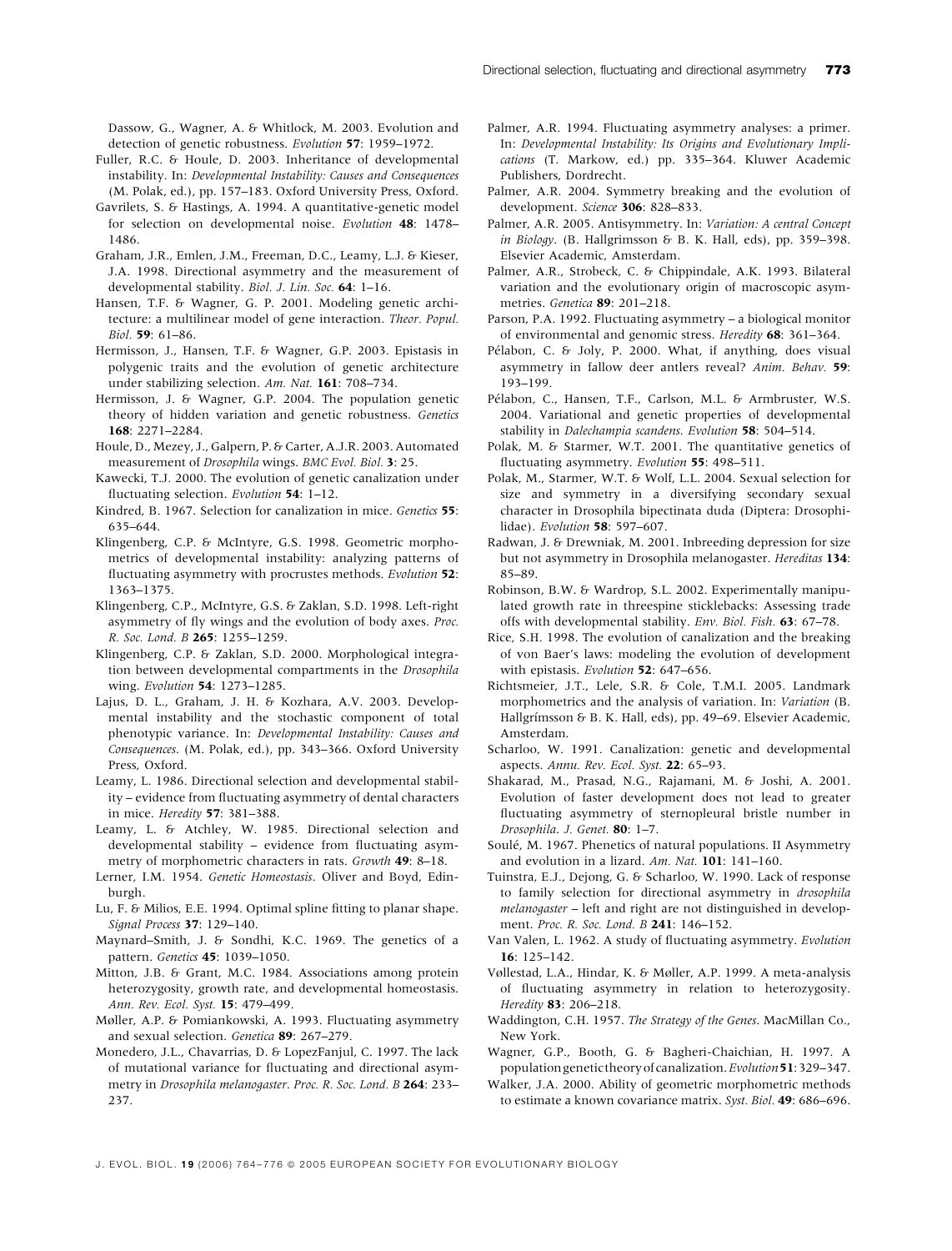Willmore, K.E., Klingenberg, C.P. & Hallgrimsson, B. 2005. The relationship between fluctuating asymmetry and environmental variance in rhesus macaque skulls. Evolution 59: 898– 909.

Received 9 August 2005; revised 16 October 2005; accepted 17 October 2005

Appendix 1 Definition and descriptive statistics (mean and variance) for the different traits (inter-landmark distances) of the D. melanogaster wing used in the analysis of FA and DA. Means and variances are given for each selection line in each replicate (Lhm-1 and Lhm-2), n corresponds to the number of fly measured in each line. Except noted otherwise, traits are defined by the linear distance between the two given landmarks. All distances are in mm. Trait 3 corresponds to the wing area and is not reported here.

|              |            |                |          | Down           |          |                |          | Control        |          |                |          | Up             |          |
|--------------|------------|----------------|----------|----------------|----------|----------------|----------|----------------|----------|----------------|----------|----------------|----------|
|              | $\sqrt{n}$ | $Lhm-1$<br>147 |          | $Lhm-2$<br>140 |          | $Lhm-1$<br>147 |          | $Lhm-2$<br>130 |          | $Lhm-1$<br>147 |          | $Lhm-2$<br>144 |          |
| Trait        | Definition | Mean           | Var      | Mean           | Var      | Mean           | Var      | Mean           | Var      | Mean           | Var      | Mean           | Var      |
| 1            | Width*     | 0.395          | 1.08E-04 | 0.390          | 4.51E-04 | 0.408          | 1.63E-04 | 0.399          | 1.58E-04 | 0.400          | 3.52E-04 | 0.408          | 1.34E-04 |
| $\mathbf{2}$ | Length†    | 0.854          | 4.87E-04 | 0.839          | 2.08E-03 | 0.872          | 7.15E-04 | 0.863          | 6.35E-04 | 0.867          | 1.45E-03 | 0.882          | 6.01E-04 |
| 4            | $1 - 2$    | 0.367          | 1.52E-04 | 0.364          | 3.87E-04 | 0.379          | 1.75E-04 | 0.376          | 1.27E-04 | 0.381          | 2.93E-04 | 0.380          | 1.35E-04 |
| 5            | $1 - 3$    | 0.439          | 1.79E-04 | 0.438          | 5.24E-04 | 0.461          | 2.54E-04 | 0.458          | 1.59E-04 | 0.465          | 4.05E-04 | 0.465          | 1.74E-04 |
| 6            | $1 - 4$    | 0.432          | 1.69E-04 | 0.431          | 5.74E-04 | 0.456          | 2.41E-04 | 0.447          | 1.74E-04 | 0.452          | 4.76E-04 | 0.459          | 1.94E-04 |
| 7            | $1 - 5$    | 0.480          | 1.69E-04 | 0.469          | 6.74E-04 | 0.487          | 2.38E-04 | 0.473          | 3.02E-04 | 0.471          | 4.87E-04 | 0.485          | 1.96E-04 |
| 8            | $1 - 11$   | 0.178          | 5.03E-05 | 0.170          | 9.83E-05 | 0.157          | 1.35E-04 | 0.147          | 6.23E-05 | 0.120          | 4.50E-05 | 0.121          | 3.65E-05 |
| 9            | $1 - 12$   | 0.224          | 5.06E-05 | 0.217          | 1.48E-04 | 0.219          | 8.51E-05 | 0.205          | 8.35E-05 | 0.197          | 1.08E-04 | 0.204          | 5.25E-05 |
| 10           | $1 - 13$   | 0.369          | 1.19E-04 | 0.357          | 4.07E-04 | 0.364          | 1.46E-04 | 0.348          | 2.47E-04 | 0.344          | 2.84E-04 | 0.361          | 1.25E-04 |
| 11           | $1 - 14$   | 0.386          | 1.17E-04 | 0.374          | 4.49E-04 | 0.382          | 1.57E-04 | 0.366          | 2.40E-04 | 0.363          | 3.09E-04 | 0.380          | 1.29E-04 |
| 12           | $2 - 3$    | 0.094          | 1.50E-05 | 0.096          | 2.53E-05 | 0.109          | 3.55E-05 | 0.105          | 1.50E-05 | 0.113          | 2.71E-05 | 0.113          | 2.37E-05 |
| 13           | $2 - 4$    | 0.251          | 5.04E-05 | 0.255          | 1.44E-04 | 0.273          | 1.14E-04 | 0.263          | 5.77E-05 | 0.270          | 1.20E-04 | 0.273          | 8.67E-05 |
| 14           | $2 - 5$    | 0.696          | 3.10E-04 | 0.683          | 1.30E-03 | 0.711          | 4.69E-04 | 0.701          | 4.28E-04 | 0.705          | 9.59E-04 | 0.716          | 3.85E-04 |
| 15           | $2 - 11$   | 0.472          | 1.66E-04 | 0.459          | 6.20E-04 | 0.458          | 2.40E-04 | 0.449          | 1.83E-04 | 0.433          | 3.77E-04 | 0.433          | 1.69E-04 |
| 16           | $2 - 12$   | 0.452          | 1.53E-04 | 0.439          | 5.44E-04 | 0.445          | 2.57E-04 | 0.428          | 2.29E-04 | 0.419          | 4.40E-04 | 0.426          | 1.90E-04 |
| 17           | $2 - 13$   | 0.628          | 2.79E-04 | 0.612          | 1.08E-03 | 0.628          | 3.66E-04 | 0.612          | 4.07E-04 | 0.615          | 7.67E-04 | 0.631          | 2.88E-04 |
| 18           | $2 - 14$   | 0.629          | 2.62E-04 | 0.613          | 1.07E-03 | 0.630          | 3.61E-04 | 0.614          | 3.93E-04 | 0.617          | 7.59E-04 | 0.633          | 2.90E-04 |
| 19           | $3 - 4$    | 0.202          | 3.98E-05 | 0.206          | 1.03E-04 | 0.214          | 7.02E-05 | 0.209          | 5.59E-05 | 0.210          | 7.88E-05 | 0.211          | 6.10E-05 |
| 20           | $3 - 5$    | 0.710          | 3.20E-04 | 0.698          | 1.39E-03 | 0.727          | 4.79E-04 | 0.720          | 4.28E-04 | 0.723          | 9.97E-04 | 0.734          | 3.89E-04 |
| 21           | $3 - 11$   | 0.519          | 1.78E-04 | 0.508          | 7.62E-04 | 0.515          | 2.74E-04 | 0.506          | 2.06E-04 | 0.497          | 4.69E-04 | 0.496          | 1.96E-04 |
| 22           | $3 - 12$   | 0.486          | 1.61E-04 | 0.475          | 6.45E-04 | 0.485          | 2.80E-04 | 0.469          | 2.36E-04 | 0.462          | 4.97E-04 | 0.468          | 2.04E-04 |
| 23           | $3 - 13$   | 0.657          | 2.92E-04 | 0.642          | 1.21E-03 | 0.661          | 3.99E-04 | 0.647          | 4.12E-04 | 0.650          | 8.31E-04 | 0.666          | 2.96E-04 |
| 24           | $3 - 14$   | 0.653          | 2.75E-04 | 0.639          | 1.18E-03 | 0.657          | 3.85E-04 | 0.644          | 3.97E-04 | 0.647          | 8.10E-04 | 0.662          | 2.95E-04 |
| 25           | $4 - 5$    | 0.552          | 2.69E-04 | 0.537          | 1.10E-03 | 0.562          | 3.87E-04 | 0.559          | 4.22E-04 | 0.560          | 8.44E-04 | 0.573          | 3.31E-04 |
| 26           | $4 - 11$   | 0.437          | 1.64E-04 | 0.426          | 7.21E-04 | 0.439          | 2.28E-04 | 0.431          | 2.20E-04 | 0.430          | 4.89E-04 | 0.435          | 1.90E-04 |
| 27           | $4 - 12$   | 0.379          | 1.36E-04 | 0.367          | 5.40E-04 | 0.378          | 2.04E-04 | 0.365          | 2.10E-04 | 0.360          | 4.38E-04 | 0.370          | 1.71E-04 |
| 28           | $4 - 13$   | 0.526          | 2.45E-04 | 0.508          | 1.01E-03 | 0.525          | 3.31E-04 | 0.514          | 4.02E-04 | 0.516          | 7.41E-04 | 0.534          | 2.68E-04 |
| 29           | $4 - 14$   | 0.515          | 2.26E-04 | 0.498          | 9.46E-04 | 0.514          | 3.16E-04 | 0.503          | 3.86E-04 | 0.504          | 7.05E-04 | 0.522          | 2.61E-04 |
| 30           | $5 - 11$   | 0.304          | 9.62E-05 | 0.300          | 3.35E-04 | 0.330          | 1.98E-04 | 0.326          | 1.67E-04 | 0.352          | 2.94E-04 | 0.364          | 1.32E-04 |
| 31           | $5 - 12$   | 0.267          | 8.67E-05 | 0.264          | 2.46E-04 | 0.285          | 1.16E-04 | 0.291          | 1.10E-04 | 0.303          | 1.82E-04 | 0.308          | 9.81E-05 |
| 32           | $5 - 13$   | 0.124          | 1.78E-05 | 0.122          | 5.50E-05 | 0.130          | 2.80E-05 | 0.131          | 2.52E-05 | 0.132          | 4.85E-05 | 0.130          | 3.15E-05 |
| 33           | $5 - 14$   | 0.098          | 1.56E-05 | 0.098          | 3.34E-05 | 0.105          | 2.53E-05 | 0.108          | 1.97E-05 | 0.108          | 3.26E-05 | 0.106          | 2.45E-05 |
| 34           | $11 - 12$  | 0.079          | 9.55E-06 | 0.079          | 3.59E-05 | 0.086          | 3.13E-05 | 0.085          | 1.86E-05 | 0.096          | 2.86E-05 | 0.098          | 1.72E-05 |
| 35           | $11 - 13$  | 0.191          | 6.99E-05 | 0.188          | 1.60E-04 | 0.208          | 1.25E-04 | 0.202          | 1.30E-04 | 0.225          | 1.45E-04 | 0.243          | 9.38E-05 |
| 36           | $11 - 14$  | 0.208          | 6.55E-05 | 0.204          | 1.83E-04 | 0.226          | 1.29E-04 | 0.219          | 1.26E-04 | 0.244          | 1.61E-04 | 0.259          | 9.15E-05 |
| 37           | $12 - 13$  | 0.177          | 7.89E-05 | 0.174          | 1.40E-04 | 0.184          | 7.64E-05 | 0.186          | 8.95E-05 | 0.197          | 8.99E-05 | 0.206          | 8.55E-05 |
| 38           | $12 - 14$  | 0.183          | 6.96E-05 | 0.179          | 1.42E-04 | 0.190          | 7.01E-05 | 0.192          | 8.17E-05 | 0.203          | 8.93E-05 | 0.212          | 8.17E-05 |
| 39           | $13 - 14$  | 0.031          | 3.00E-06 | 0.028          | 7.69E-06 | 0.031          | 5.05E-06 | 0.030          | 4.93E-06 | 0.032          | 6.23E-06 | 0.031          | 5.08E-06 |

\*Wing width is defined by the distance of the line-connecting landmark 1 to the midpoint of the line connecting landmarks 4 and 5. <sup>†</sup>The length of the wing is defined by the distance between landmarks 3 and 9. Test for the difference in wing length across treatment, Lhm-1:  $F_{2,432} = 15.96, P < 0.001;$  Lhm-2:  $F_{2,400} = 59.18, P < 0.001.$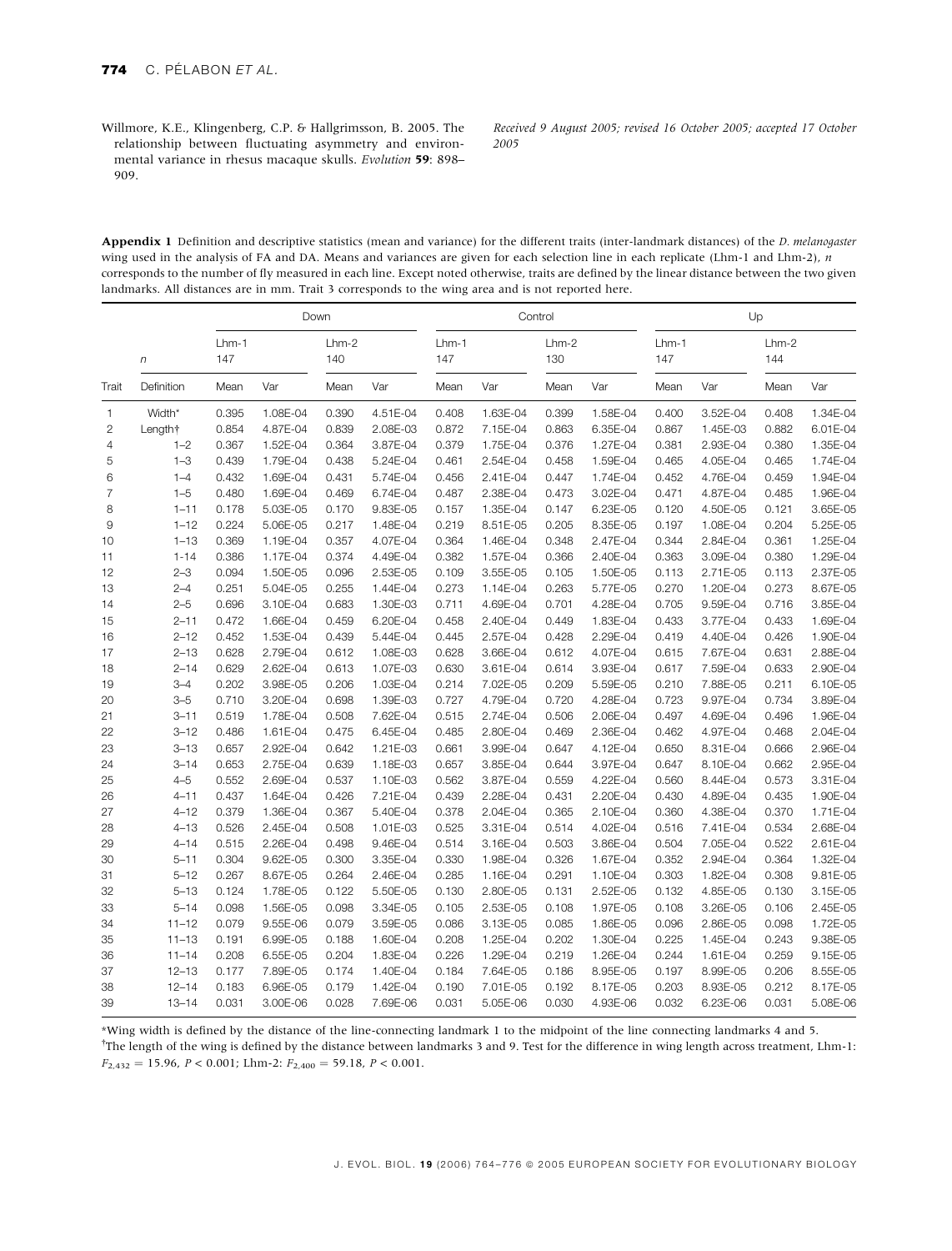|                          |                |       |                                  | Down               |       |                                             |               |       | Control                      |          |             |                                     |          |             |                                                             | <b>B</b>           |                |                                |
|--------------------------|----------------|-------|----------------------------------|--------------------|-------|---------------------------------------------|---------------|-------|------------------------------|----------|-------------|-------------------------------------|----------|-------------|-------------------------------------------------------------|--------------------|----------------|--------------------------------|
|                          | L <sub>h</sub> |       |                                  | $L_{\text{hnn-2}}$ |       |                                             | $L$ $h$ $m-1$ |       |                              | $Lhm-2$  |             |                                     | $Lhm-1$  |             |                                                             | $L_{\text{hnn-2}}$ |                |                                |
| Trait                    | Mean           | SE    | $(n = 28)$<br>$\sigma^2_{\rm m}$ | Mean               | SE    | $= 26$<br>$\sigma_{\rm m}$<br>$\mathcal{L}$ | Mean          |       | $n = 32$<br>$\sigma_{\rm m}$ | Mean     | $_{\rm SE}$ | $= 30$<br>$\sigma_{\rm E}$<br>$\mu$ | Mean     | $_{\rm SE}$ | $\overline{31}$<br>$\parallel$<br>$\sigma_{\rm m}$<br>$\mu$ | Mean               | $_{\rm SE}$    | $(n = 30)$<br>$\sigma_{\rm m}$ |
|                          | 0.018          | 0.027 | 0.081                            | 0.095              | 0.027 | 0.041                                       | 0.068         | 0.024 | 0.034                        | 0.069    | 0.026       | 0.089                               | 0.070    | 0.024       | 0.042                                                       | 0.097              | 0.027          | 0.026                          |
| $\sim$                   | $-0.085$       | 0.050 | 0.092                            | 0.012              | 0.05  | 0.098                                       | $-0.013$      | 0.048 | 0.076                        | 0.072    | 0.055       | 0.099                               | $-0.012$ | 0.043       | 0.108                                                       | $-0.054$           | 0.051          | 0.92                           |
| 4                        | $-0.103$       | 0.061 | 0.184                            | $-0.155$           | 0.065 | 0.280                                       | 0.041         | 0.062 | 0.290                        | $-0.067$ | 0.067       | 0.653                               | $-0.080$ | 0.066       | 0.434                                                       | $-0.072$           | 0.072          | 0.366                          |
| $\sim$                   | $-0.051$       | 0.057 | 0.170                            | $-0.095$           | 0.057 | 0.240                                       | 0.077         | 0.058 | 0.221                        | $-0.054$ | 0.065       | 0.349                               | $-0.086$ | 0.061       | 0.204                                                       | $-0.060$           | 0.062          | 0.222                          |
| $\circ$                  | $-0.056$       | 0.052 | 0.216                            | $-0.067$           | 0.04  | 0.140                                       | 0.045         | 0.047 | 0.163                        | $-0.012$ | 0.054       | 0.266                               | $-0.025$ | 0.049       | 0.218                                                       | $-0.019$           | 0.049          | 0.155                          |
| $\overline{a}$           | 0.097          | 0.049 | 0.136                            | 0.288              | 0.04  | 0.137                                       | 0.113         | 0.047 | 0.148                        | 0.171    | 0.048       | 0.427                               | 0.186    | 0.046       | 0.171                                                       | 0.244              | 0.051          | 0.104                          |
| $\infty$                 | 0.094          | 0.067 | 0.189                            | 0.242              | 0.06  | 0.350                                       | $-0.070$      | 0.062 | 0.150                        | 0.082    | 0.059       | 0.457                               | 0.069    | 0.058       | 0.178                                                       | 0.068              | 0.056          | 0.170                          |
| $\circ$                  | $-0.038$       | 0.055 | 0.156                            | 0.120              | 0.05  | 0.131                                       | $-0.024$      | 0.043 | 0.055                        | 0.014    | 0.042       | 0.118                               | 0.019    | 0.041       | 0.087                                                       | $-0.010$           | 0.040          | 0.049                          |
| $\overline{10}$          | 0.039          | 0.058 | 0.120                            | 0.180              | 0.05  | 0.364                                       | $-0.039$      | 0.062 | 0.149                        | 0.224    | 0.063       | 0.498                               | 0.079    | 0.055       | 0.301                                                       | 0.074              | 0.057          | 0.115                          |
| $\Box$                   | 0.001          | 0.055 | 0.141                            | 0.142              | 0.05  | 0.268                                       | $-0.027$      | 0.54  | 0.165                        | 0.176    | 0.054       | 0.371                               | 0.080    | 0.046       | 0.162                                                       | 0.061              | 0.053          | 0.166                          |
| $\overline{5}$           | 0.066          | 0.034 | 0.061                            | 0.050              | 0.03  | 0.079                                       | 0.063         | 0.026 | 0.049                        | 0.024    | 0.030       | 0.047                               | 0.013    | 0.031       | 0.065                                                       | 0.031              | 0.027          | 0.317                          |
| 13                       | $-0.066$       | 0.049 | 0.198                            | $-0.030$           | 0.04  | 0.098                                       | $-0.024$      | 0.043 | 0.168                        | $-0.032$ | 0.047       | 0.079                               | $-0.056$ | 0.042       | 0.148                                                       | 0.006              | 0.047          | 0.177                          |
| $\overline{14}$          | $-0.015$       | 0.042 | 0.111                            | 0.114              | 0.04  | 0.080                                       | 0.096         | 0.041 | 0.065                        | 0.009    | 0.039       | 0.047                               | 0.074    | 0.036       | 0.080                                                       | 0.095              | 0.037          | 0.083                          |
| 15                       | $-0.017$       | 0.063 | 0.114                            | 0.093              | 0.05  | 0.115                                       | $-0.055$      | 0.050 | 0.145                        | $-0.033$ | 0.052       | 0.087                               | 0.007    | 0.050       | 0.168                                                       | 0.022              | 0.043          | 0.191                          |
| $16$ $17$                | $-0.106$       | 0.078 | 0.205                            | 0.079              | 0.07  | 0.074                                       | 0.037         | 0.070 | 0.086                        | $-0.001$ | 0.074       | 0.057                               | 0.064    | 0.078       | 0.262                                                       | 0.013              | 0.070          | 0.169                          |
|                          | $-0.042$       | 0.053 | 0.130                            | 0.041              | 0.05  | 0.216                                       | $-0.049$      | 0.054 | 0.234                        | 0.132    | 0.061       | 0.111                               | $-0.004$ | 0.049       | 0.217                                                       | $-0.033$           | 0.054          | 0.216                          |
| $^{18}$                  | $-0.114$       | 0.050 | 0.159                            | $-0.018$           | 0.05  | 0.207                                       | $-0.050$      | 0.049 | 0.137                        | 0.127    | 0.056       | 0.114                               | $-0.025$ | 0.048       | 0.133                                                       | $-0.079$           | 0.055          | 0.372                          |
| $\overline{19}$          | $-0.142$       | 0.055 | 0.156                            | $-0.072$           | 0.04  | 0.116                                       | $-0.078$      | 0.051 | 0.171                        | $-0.079$ | 0.053       | 0.089                               | $-0.117$ | 0.048       | 0.134                                                       | $-0.020$           | 0.050          | 0.133                          |
| $\overline{c}$           | $-0.057$       | 0.046 | 0.076                            | 0.089              | 0.04  | 0.086                                       | 0.073         | 0.043 | 0.043                        | $-0.020$ | 0.046       | 0.055                               | 0.020    | 0.036       | 0.047                                                       | 0.072              | 0.038          | 0.033                          |
| $\overline{c}$           | $-0.024$       | 0.059 | 0.075                            | 0.075              | 0.05  | 0.100                                       | $-0.031$      | 0.048 | 0.064                        | $-0.048$ | 0.052       | 0.091                               | $-0.017$ | 0.044       | 0.079                                                       | 0.036              | 0.039<br>0.071 | 0.057                          |
| $\overline{2}$           | $-0.110$       | 0.076 | 0.187                            | 0.086              | 0.07  | 0.064                                       | 0.079         | 0.069 | 0.047                        | $-0.010$ | 0.071       | 0.044                               | 0.044    | 0.077       | 0.152                                                       | 0.031              |                | 0.067                          |
| 23                       | $-0.059$       | 0.053 | 0.110                            | 0.035              | 0.05  | 0.178                                       | $-0.053$      | 0.056 | 0.165                        | 0.103    | 0.063       | 0.121                               | $-0.039$ | 0.048       | 0.260                                                       | $-0.050$           | 0.054          | 0.070                          |
| $\overline{c}$           | $-0.125$       | 0.048 | 0.167                            | $-0.031$           | 0.05  | 0.168                                       | $-0.059$      | .051  | 0.104                        | 0.107    | 0.060       | 0.105                               | $-0.068$ | 0.049       | 0.080                                                       | $-0.106$           | 0.057          | 0.234                          |
|                          | 0.053          | 0.064 | 0.283                            | 0.103              | 0.06  | 0.135                                       | 0.095         | 0.056 | 0.146                        | 0.013    | 0.057       | 0.076                               | 0.101    | 0.051       | 0.147                                                       | 0.032              | 0.054          | 0.165                          |
| $25$<br>$26$<br>$27$     | 0.000          | 0.052 | 0.124                            | 0.045              | 0.04  | 0.055                                       | $-0.005$      | 0.042 | 0.079                        | $-0.011$ | 0.046       | 0.084                               | 0.038    | 0.043       | 0.098                                                       | 0.037              | 0.037          | 0.071                          |
|                          | $-0.027$       | 0.070 | 0.202                            | 0.084              | 0.06  | 0.054                                       | 0.088         | 0.068 | 0.086                        | 0.043    | 0.069       | 0.093                               | 0.127    | 0.072       | 0.149                                                       | 0.064              | 0.065          | 0.114                          |
| 28                       | 0.022          | 0.061 | 0.205                            | 0.052              | 0.06  | 0.227                                       | $-0.027$      | 0.061 | 0.139                        | 0.128    | 0.066       | 0.120                               | 0.050    | 0.058       | 0.377                                                       | $-0.057$           | 0.059          | 0.097                          |
|                          | $-0.062$       | 0.061 | 0.249                            | $-0.013$           | 0.06  | 0.207                                       | $-0.033$      | 0.059 | 0.158                        | 0.156    | 0.067       | 0.162                               | 0.018    | 0.061       | 0.157                                                       | $-0.119$           | 0.061          | 0.252                          |
| 50                       | 0.010          | 0.063 | 0.095                            | 0.053              | 0.05  | 0.129                                       | 0.182         | 0.056 | 0.086                        | 0.086    | 0.050       | 0.104                               | 0.112    | 0.053       | 0.127                                                       | 0.153              | 0.046          | 0.071                          |
| $\overline{31}$          | 0.118          | 0.065 | 0.212                            | 0.084              | 0.061 | 0.074                                       | 0.107         | 0.065 | 0.073                        | 0.076    | 0.068       | 0.056                               | 0.062    | 0.070       | 0.126                                                       | 0.156              | 0.060<br>0.032 | 0.064                          |
| $\overline{\mathcal{Z}}$ | 0.085          | 0.028 | 0.086                            | 0.099              | 0.03  | 0.055                                       | 0.127         | 0.031 | 0.070                        | $-0.015$ | 0.035       | 0.104                               | 0.115    | 0.033       | 0.113                                                       | 0.149              |                | 0.085                          |
| $\mathfrak{Z}$           | 0.089          | 0.028 | 0.082                            | 0.117              | 0.03  | 0.071                                       | 0.129         | 0.028 | 0.066                        | 0.006    | 0.032       | 0.075                               | 0.106    | 0.028       | 0.047                                                       | 0.158              | 0.029          | 0.084                          |
| 34                       | $-0.063$       | 0.026 | 0.044                            | $-0.073$           | 0.02  | 0.042                                       | $-0.041$      | 0.026 | 0.057                        | $-0.069$ | 0.028       | 0.076                               | $-0.036$ | 0.029       | 0.053                                                       | $-0.059$           | 0.029          | 0.077                          |
| 35                       | $-0.055$       | 0.068 | 0.100                            | $-0.050$           | 0.06  | 0.153                                       | 0.033         | 0.059 | 0.133                        | 0.144    | 0.061       | 0.172                               | $-0.002$ | 0.057       | 0.355                                                       | 0.002              | 0.054          | 0.166                          |
| 36                       | $-0.089$       | 0.066 | 0.193                            | $-0.081$           | 0.06  | 0.126                                       | 0.045         | 0.055 | 0.087                        | 0.092    | 0.056       | 0.138                               | 0.003    | 0.055       | 0.116                                                       | $-0.022$           | 0.050          | 0.253                          |
| 37                       | 0.066          | 0.084 | 0.236                            | $-0.056$           | 0.07  | 0.107                                       | $-0.077$      | 0.78  | 0.133                        | 0.142    | 0.85        | 0.129                               | $-0.060$ | 0.080       | 0.326                                                       | $-0.031$           | 0.074          | 0.155                          |
|                          | 0.007          | 0.082 | 0.304                            | $-0.032$           | 0.06  | 0.111                                       | $-0.060$      | 0.074 | 0.113                        | 0.156    | 0.080       | 0.110                               | $-0.062$ | 0.079       | 0.188                                                       | $-0.072$           | 0.72           | 0.188                          |
|                          | 0.047          | 0.021 | 0.062                            | 0.024              | 0.01  | 0.016                                       | 0.014         | 0.019 | 0.046                        | $-0.065$ | 0.021       | 0.046                               | 0.033    | 0.021       | 0.88                                                        | 0.044              | 0.022          | 0.057                          |